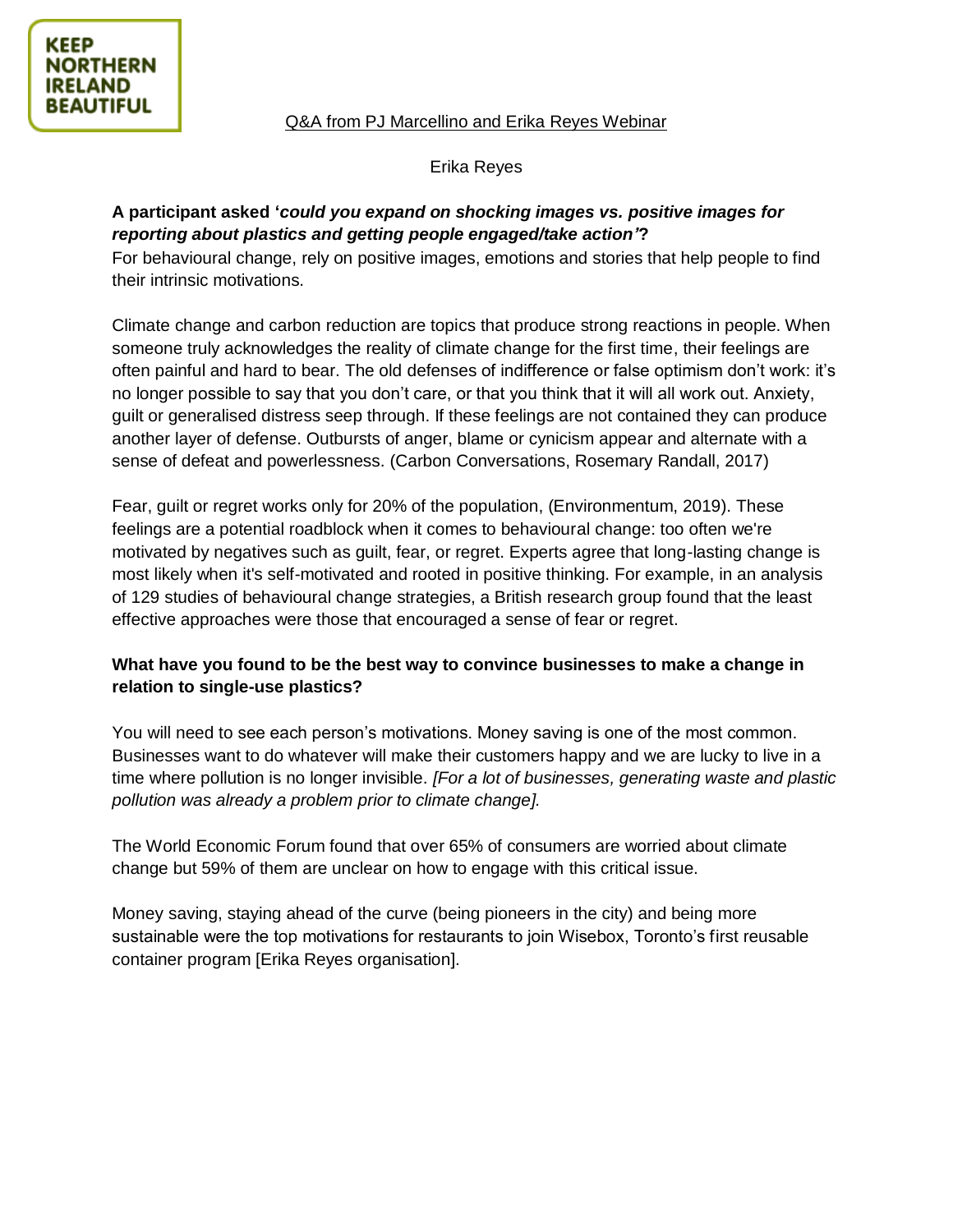#### **If we make changes at home and school will that really have an impact on a wider scale both locally and globally?**

Every single action you take has an impact. Start from something you feel you can achieve (maybe push yourself out of your comfort zone a little bit). The first stage is to think about why you want to make that impact. Is it to raise awareness among your community? Is it about releasing your climate anxiety? Then think about what emotions you want people to feel with your work. Is it empowerment? A better understanding of climate change/plastic pollution? Remember that there are about 7,800,000,000 humans in the world. Collective action is paramount to fight climate change and plastic pollution!

### **There's a lot of noise about single-use plastic, how can I make my voice heard above the noise – with my school, with businesses, with local newspapers?**

Be curious. First, ask yourself why you want your voice to be heard? Why is this so important for you? (Ask yourself this question 5 times to go deeper into your own motivations).

We don't need all to be famous and appear in the newspaper to make an impact. Raising awareness takes as little as refusing straws and free samples at the store, living your values and standing up for what you believe in.

Talk from your experiences or give affected people a voice they may not have; how is this affecting you/them? How is this affecting your/their life and how will it affect your collective future life? How will this affect your/their neighbours?

To talk about something, we need to be sure we understand the problem. Here are some videos I like:

<https://www.youtube.com/watch?v=RS7IzU2VJIQ> <https://www.youtube.com/watch?v=czgOWmtGVGs>

The documentary that changed my life:

**[Bag It:](https://www.imdb.com/title/tt1612246/)** Is Your Life Too Plastic? is a 2010 American documentary film exposing the effects of plastic bags and other plastic consumer merchandise, and its effects on land ecosystems, the marine environment and the human body.